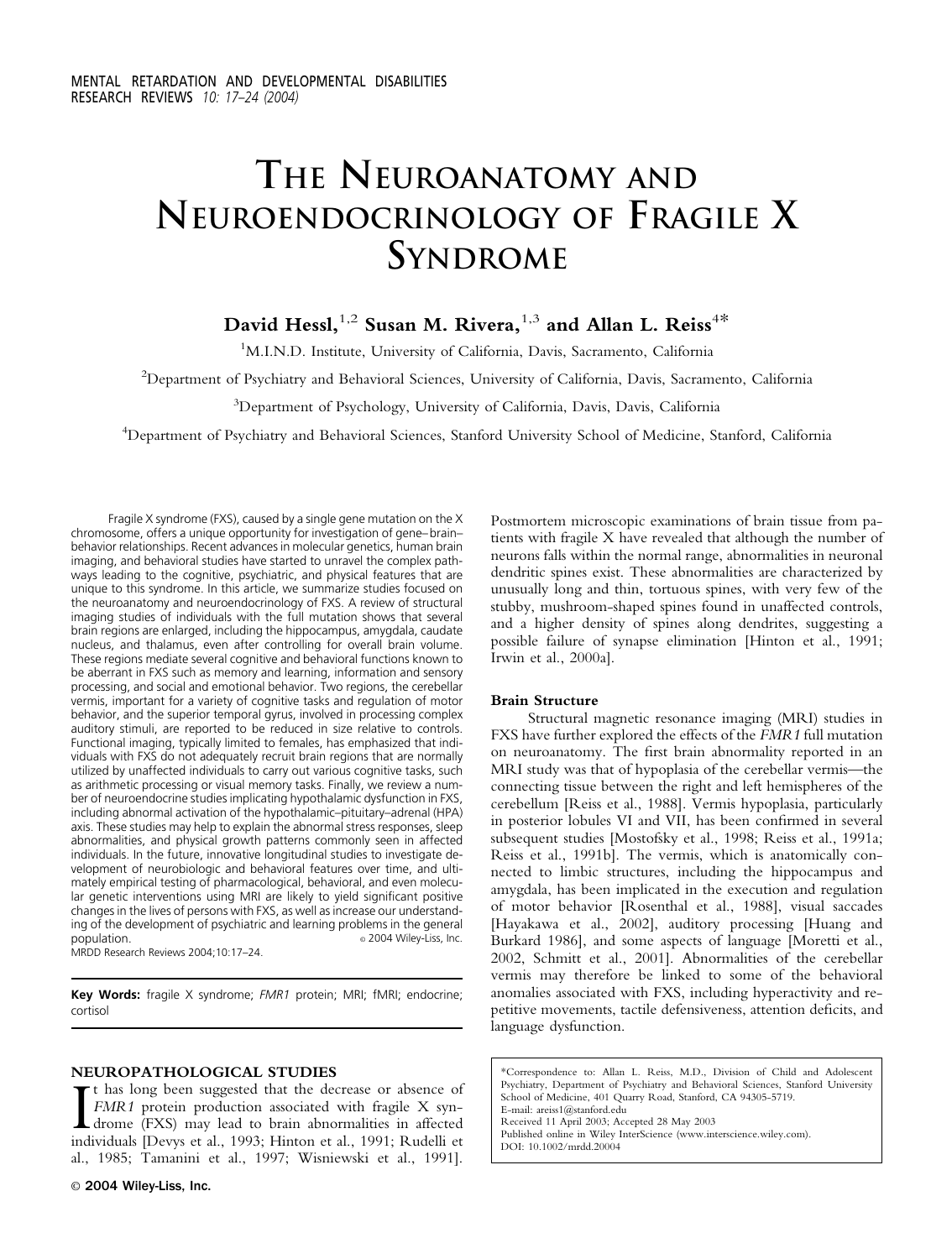Structural MRI studies also have shown that the fourth ventricle is enlarged in individuals with FXS [Mostofsky et al., 1998; Reiss et al., 1991a; Reiss et al., 1991b; Reiss et al., 1988]. Increased lateral ventricular volume also has been noted in males with FXS [Reiss et al., 1995] and it was larger in both affected males and affected females in a study of children and adolescents with FXS [Eliez et al., 2001].

Abnormalities of the temporal lobe also have been noted in FXS. Reiss and colleagues [Reiss et al., 1994] studied a sample of 15 young males and females with FXS and 26 intelligence quotient- (IQ) matched controls and reported a volumetric decrease with age of the superior temporal gyrus, an area important for processing complex auditory stimuli, including speech. In contrast to this agerelated decrease, this study reported an age-related increase in both left and right hippocampal volume, a medial temporal structure important for learning, memory, and processing visuospatial information—a cognitive area known to be particularly problematic in persons with FXS [Freund and Reiss 1991; Mazzocco et al., 1993]. Similarly, Kates and colleagues [Kates et al., 1997] reported increased hippocampal volumes in children with FXS as compared to age- and gender-matched controls. Jäkälä and colleagues [Jäkälä et al., 1997] found no significant changes in normalized hippocampal volumes between full mutation and premutation groups ( $n = 20$  in each group) but did see atypical hippocampal morphology in MRI.

Another medial temporal lobe structure, the amygdala, was first hypothesized to be affected in FXS after a study of monozygotic twin girls with the full mutation who were discordant for mental retardation [Mazzocco et al., 1995; Reiss et al., 1995]. Both twins had similar CGG expansions, activation ratios, and neonatal course without brain trauma. Twin A, however, had a full-scale IQ of 105, whereas twin B had a full-scale IQ of 47. Structural MRI analyses showed that the amygdala in twin B was 35% larger than that in twin A. In addition, whereas their overall brain size was similar, twin A also had enlarged lateral and fourth ventricles, enlarged caudate and thalamus, and a smaller posterior cerebellar vermis than twin B [Reiss et al., 1995]. Another source of information about amygdala dysfunction in FXS has come from *FMR1* knockout mouse studies. Paradee and colleagues [Paradee et al., 1999] demonstrated an abnormal conditioned fear response (less freezing

behavior during contextual and cued conditions) in the knockout mouse compared to controls. The amygdala, a complex structure consisting of approximately 10 distinct nuclei, is thought to mediate both conscious and unconscious emotion processing.

Reiss and colleagues [1995] also reported larger caudate nuclei in young male and female patients with FXS, as compared to controls, and replicated this finding in a subsequent study [Eliez et al., 2001.) The caudate nucleus (which, along with the putamen, forms the structure known as the basal ganglia) has many cortical connections, the most numerous being those to the frontal lobes. The function of the caudate nucleus is to reg-

*Thus, the many connections between the caudate and the frontal lobes play a large role in determining behavior. Some of the frontal–subcortical circuits that involve the caudate include those important for shifting attention, motor planning and executive functions, all of which constitute deficits in FXS.*

ulate, organize, and filter information. Thus, the many connections between the caudate and the frontal lobes play a large role in determining behavior. Some of the frontal–subcortical circuits that involve the caudate include those important for shifting attention, motor planning, and executive functions, all of which constitute deficits in FXS [Abrams and Reiss 1995, Mazzocco et al., 1993]. In terms of other subcortical structural abnormalities, two studies have found significantly increased thalamic volume in FXS as compared with controls, but only in girls [Reiss et al., 1995; Eliez et al., 2001.)

Although FMRP is primarily expressed in the cell body, the dysmorphology of dendrites and synapse formation in FXS could affect the development and targeting of axons linking brain regions. Barnea-Goraly and colleagues [2003] examined the structure of white matter tracts in a group of 10 females with FXS and 10 age-matched, healthy comparison subjects using diffusion tensor imaging (DTI), a recently developed MRI technique that allows investigation of brain pathways in vivo. Relative to controls, females with FXS had decreased white matter tract connectivity in frontostriatal pathways and parietal sensory-motor tracts. Given that these pathways are thought to mediate sensory processing, executive function, regulation of affect, and motor programming, these new DTI data may provide a neuroanatomical basis for disruption of these functions in FXS.

## **Correlations among MRI, Cognitive/Behavioral Profiles, and Molecular Variables**

If it is the case that the aforementioned differences in neuroanatomy between FXS and comparison subjects reflect the effect of absence of the *FMR1* protein on brain function and development, an association among brain-based measurements, protein expression, and cognitive/behavioral profiles should be evident. A number of studies have now examined correlations between cognitive/behavioral testing results and MRI findings. These studies provide a more direct insight into brain– behavior relationships in FXS. Whereas some early studies found no correlations between temporal lobe and posterior fossa structure measures and cognitive/behavioral measures [Reiss et al., 1994, Reiss et al., 1991a,1991b], more recent studies have found this association. Mazzocco and colleagues [1997], in a study of 30 girls with FXS and age- and IQ-matched controls, found that the size of the posterior cerebellar vermis was negatively correlated with measures of stereotypic/ restricted behavior, communication dysfunction, and autistic items on a parental interview, where higher scores represent more dysfunction. By contrast, measures of anxiety did not correlate with IQ or with the size of the posterior cerebellar vermis, suggesting that anxiety, which is part of the behavioral phenotype of girls with FXS, may have a different neuropathological mechanism that is unrelated to morphology of the posterior cerebellar vermis.

Similarly, Mostofsky and colleagues [1998] studied 32 males and 37 females with FXS, along with agematched typically developing controls as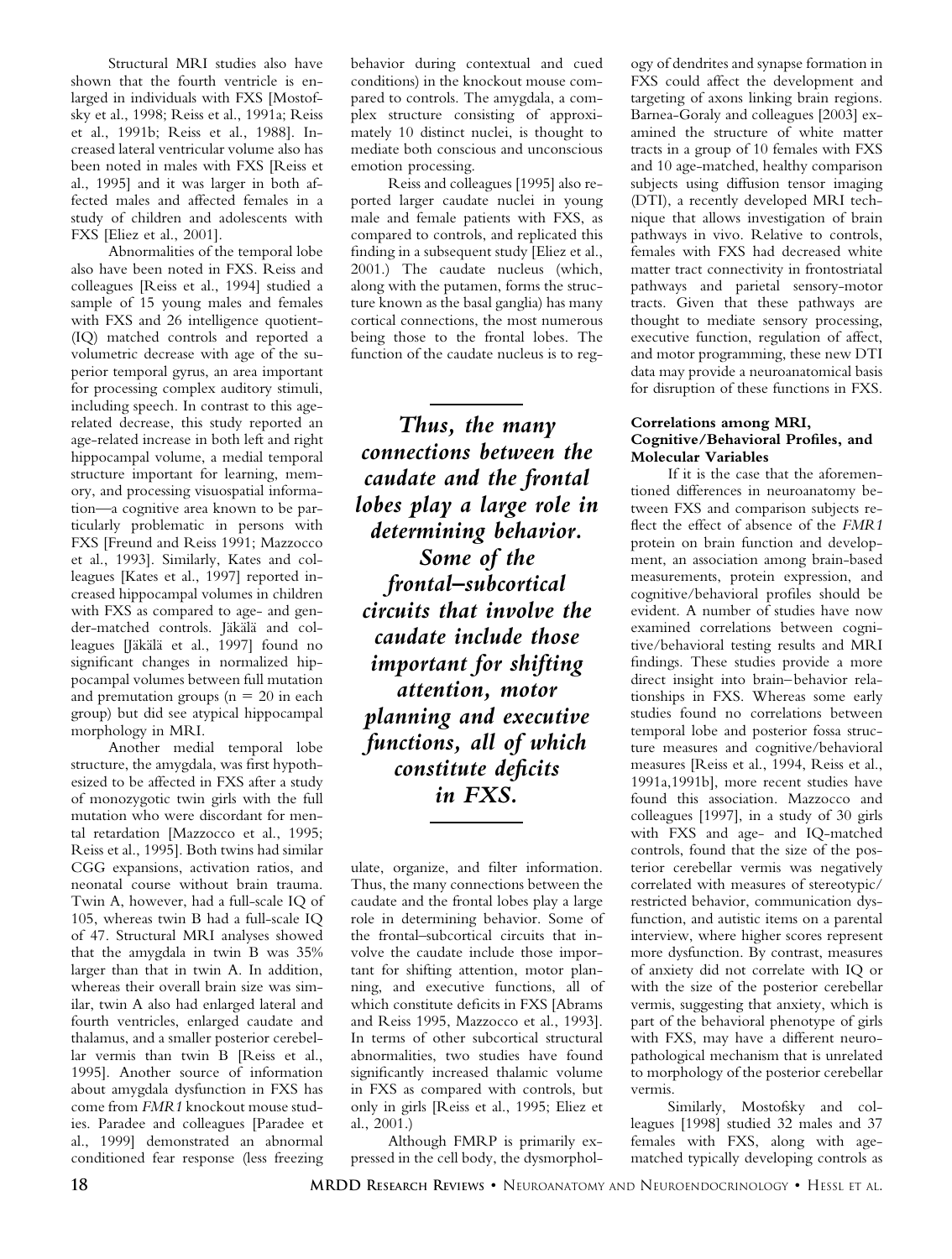#### **Table 1. Neuroanatomic Abnormalities in Fragile X Patients**

| <b>Brain Structure</b>  | Abnormality           | Reference                                             |
|-------------------------|-----------------------|-------------------------------------------------------|
| Cerebellar vermis       | Decreased             | Mostofsky et al. [1998], Reiss et al. [1988, 1991a,b] |
| Fourth ventricle        | Enlarged              | Mostofsky et al. [1998], Reiss et al. [1988, 1991a,b] |
| Lateral ventricles      | Enlarged              | Eliez et al. [2001], Reiss et al. [1995]              |
| Superior temporal gyrus | Decreased             | Reiss et al. [1994]                                   |
| Hippocampus             | Enlarged              | Kates et al. [1997], Reiss et al. [1994]              |
| Amygdala                | Enlarged              | Mazzocco et al. [1995]                                |
| Caudate nucleus         | Enlarged              | Eliez et al. [2001], Reiss et al. [1995]              |
| Thalamus                | Enlarged (in females) | Eliez et al. [2001], Reiss et al. [1995]              |
|                         |                       |                                                       |

well as controls with developmental disabilities (for the males). In females with FXS, hierarchical/stepwise regression was used to determine if size of the posterior vermis predicts cognitive performance. After statistically removing the effect of mean parental IQ (which is a strong predictor of a child's cognitive ability), they found that posterior vermis size predicted 10%–23% of the variance of performance on full-scale, performance and verbal IQ, block design (a test of visuospatial ability), the Rey –Osterrieth Complex Figure Test (a test of visuospatial perception/construction and memory), and the categories achieved on the Wisconsin Card Sorting Test (a test of executive function, including strategic planning and set shifting). No correlation was observed between size of the posterior vermis and age, suggesting that hypoplasia, not atrophy, is likely the primary cause of the small size of the vermis in FXS. These results confirm not only that the posterior cerebellar vermis is significantly affected by the *FMR1* mutation but also that the vermis is important for a variety of cognitive tasks, including executive function abilities and visuospatial abilities.

Correlations also have been observed between the size of both the caudate and lateral ventricular volume and IQ. Specifically, Reiss and colleagues [1995] found that both brain structures were significantly and inversely correlated with IQ in subjects with the full mutation, whereas for control subjects, larger caudate predicted higher IQs. The authors suggested that the mechanism for increases in caudate size could be different for controls than for individuals with FXS.

Caudate volume also has been examined with respect to *FMR1* protein expression. Reiss and colleagues [1995] used activation ratio (estimated proportion of cells that are expressing the *FMR1* protein over the total number of cells) as an indirect measure of variable *FMR1* protein expression. Multiple-regression

analysis showed that a higher activation ratio (*FMR1* expression) predicted a lower (more normal) caudate volume in FXS subjects with the full mutation.

Links between neuroanatomical abnormalities and HPA axis function in FXS have been hypothesized by several authors [Wisbeck et al., 2000; Hessl et al., 2002; Miyashiro et al., 2003; Sun et al., 2001]. (Table 1) Whereas HPA axis function and FXS are covered extensively below, in the discussion of the neuroendocrinology of FXS, it is relevant to note here that a direct neurotransmitter role for corticotropin-releasing hormone, which activates the HPA axis, has been identified in the pathogenesis of stress-related behaviors [Dunn and Berridge, 1990]. Several brain regions contain binding sites for this hormone, including the hippocampus and the amygdala—regions that have been shown, either directly or indirectly, to be anomalous in FXS [Abrams et al., 1995]. Despite many endocrine and case studies implicating hypothalamic dysfunction (described below), to date there have been no published studies that directly examine the structure or function of this brain region in individuals with FXS.

#### **Functional Magnetic Resonance Imaging (fMRI)**

Functional MRI provides a picture of the brain's dynamic activity rather than its static structure. Thus, it permits the in vivo study of the neural substrates implicated in the pathogenesis of FXS.

Although there are no published fMRI studies of FXS males, there have been a handful of published studies using female participants with the full mutation. The technique has been shown to be useful in helping to elucidate the neuropathology associated with the deficits in cognitive function that characterize the syndrome. Tamm and colleagues [2002] showed that females with FXS had a significantly different pattern of activation than comparison subjects on a cognitive interference task—the Counting Stroop. The task included interference trials (during which, for example, the word *three* might be presented on the screen two times) and neutral, control trials (during which the word *fish* was presented one, two, three, or four times on the screen). For both types of trials, subjects were instructed to press the button (1, 2, 3, or 4) that corresponded to the number of words on the screen, regardless of the word. Whereas comparison subjects showed significant activation in the inferior/middle frontal gyrus and inferior/superior parietal lobe, females with FXS showed more extensive activation in the anterior region of the prefrontal cortex and failed to show expected activation in the inferior/superior parietal lobe.

Another study [Kwon et al., 2001] examined the neural substrates of visuospatial working memory in female subjects with FXS using standard one-back and two-back tasks. During these tasks, subjects saw a circle presented in one of nine distinct visuospatial locations in a  $3 \times 3$  matrix. In the one-back task, the subject was instructed to respond if the stimulus was in the same location as in the previous trial. In the two-back task, the subject was instructed to respond if the stimulus was in the same location as it was two trials back. They found that subjects with FXS performed significantly worse on the more difficult, twoback task than did age-matched control subjects. Whereas comparison subjects showed a significant increase in the inferior frontal gyrus, middle frontal gyrus, superior parietal lobule, and supramarginal gyrus on the two-back as compared to the one-back task, subjects with FXS showed no change in activation between the two. Furthermore, molecular measures correlated with brain activation on this task. That is, in subjects with FXS syndrome, significant correlations were found, during the two-back task, between FMRP expression and activation in the right inferior and bilateral middle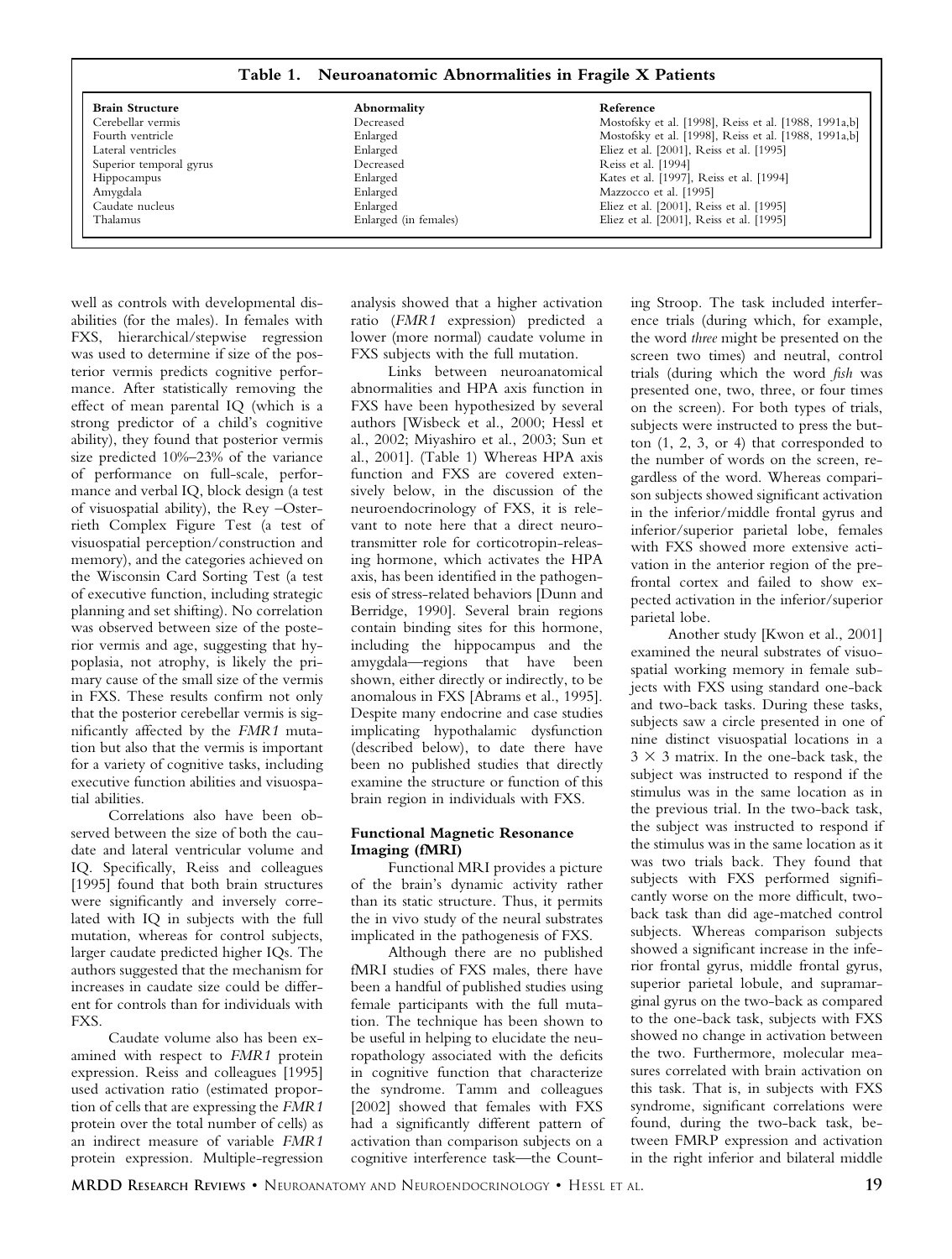

frontal gyri and the bilateral supramarginal gyri.

A similar finding was obtained in an fMRI study of arithmetic processing in females with the FXS full mutation [Rivera et al., 2002]. In this study, subjects with FXS exhibited less overall activation than did unaffected subjects during both two-operand (e.g.,  $2 + 1 = 3$ ) and three-operand (e.g.,  $3 + 2 - 1 = 5$ ) trials. Moreover, unlike the unaffected group, subjects with FXS showed no increased extent of activation in association with greater task difficulty (see Fig. 1). Between-group comparisons confirmed that, in response to increasing arithmetic complexity, unaffected subjects recruit a functional network known to be involved in arithmetic processing, but subjects with FXS do not. With respect to molecular measures, this investigation showed that with increasing levels of FMRP expression, subjects with FXS were found to activate more during the three-operand trials in areas that are involved in arithmetic processing in typically developing subjects. This result, along with the results of Kwon and colleagues [2001], provides direct evidence that decreased FMRP expression underlies deficits in cognitive performance in persons with FXS.

### **Neuroanatomical Findings in Male Premutation Carriers**

Thus far our discussion has focused on individuals with the *FMR1* full mutation. It is important to note here that a subgroup of older males with the *FMR1* premutation (those with 55 to 200 CGG repeats, often referred to as premutation "carriers") develop a progressive neurological disorder, typically beginning after age 50, characterized by cerebellar ataxia

and/or intention tremor and cognitive dysfunction [Hagerman et al., 2001, Brunberg et al., 2002; Jacquemont et al., 2003]. Structural brain MRI of these patients has revealed several abnormalities, including increased white matter signal intensity in the middle cerebellar peduncles, cerebellar cortical atrophy, and ventricular enlargement. The affected patients are reported to have *FMR1* messenger RNA (mRNA) levels 2 to 10 times higher than normal, despite mildly reduced levels of FMRP. It has been hypothesized that the elevated mRNA leads to the neuropathology, including the finding of eosinophilic intranuclear inclusions [Greco et al., 2002] and consequent clinical features. The prevalence of this newly identified syndrome is not known; however, a recent report [Macpherson et al., 2003] suggests that a significant proportion of adult males with late-onset cerebellar ataxia carry the *FMR1* premutation. (See Hagerman and Hagerman in this issue).

# **Neuroendocrinology**

A number of studies documenting neuroendocrine dysfunction in FXS suggest that the hypothalamus may be especially affected by the decrease or absence of FMRP. Early work focused on the endocrine system to explain the physical features of the disorder such as macroorchidism (enlarged testicles). In some investigations, measures of testosterone, luteinizing hormone (LH), follicle-stimulating hormone (FSH), and thyroid hormone were reported to be normal [Bowen et al., 1978; Brondum Nielsen et al., 1983; Cantu et al., 1978]; however, elevated LH and FSH were documented in others [McDermott et al., 1983; Ruvalcaba et al., 1977; Turner et al., 1975]. In

an evaluation of hypothalamic–pituitary– thyroid (HPT) function in 12 males with FXS, Bregman et al. [1990] reported normal levels of thyroid-stimulating hormone (TSH) but a blunted TSH response to thyrotropin-releasing hormone (TRH).

Despite a high rate of physical growth in the preadolescent period, individuals with FXS show less pubertal growth compared to normal relatives [Loesch et al., 1995]. As suggested by the investigators, this growth pattern may be an indication of premature activation of the hypothalamic–pituitary– gonadal (HPG) axis. Interestingly, growth hormone abnormalities also have been described in three separate case reports of precocious puberty in girls with FXS, each with advanced bone age and a mature response to gonadotropin-releasing hormone [Butler and Najjar 1988; Kowalczyk et al., 1996; Moore et al., 1990]. Despite the clear growth abnormalities seen in this population, to date there have been no group endocrine studies of growth hormone in FXS.

Premature ovarian failure (POF), or menopause before age 40, is found in 16%–24% of women with the fragile X premutation [Schwartz et al., 1994; Allingham-Hawkins et al., 1999; Partington et al., 1984; Vianna-Morgante et al., 1996; Cronister, 1991; Hundscheid, 2003]. In contrast, the incidence of POF in the general population of women under 40 is estimated to be 1% [Coulam et al., 1986]. The hypothesis that POF is due to hypothalamic overstimulation has been supported by several studies documenting elevated FSH in these women [Braat et al., 1999; Murray et al., 1999]. However, whether POF in the premutation is because of a hormonal abnor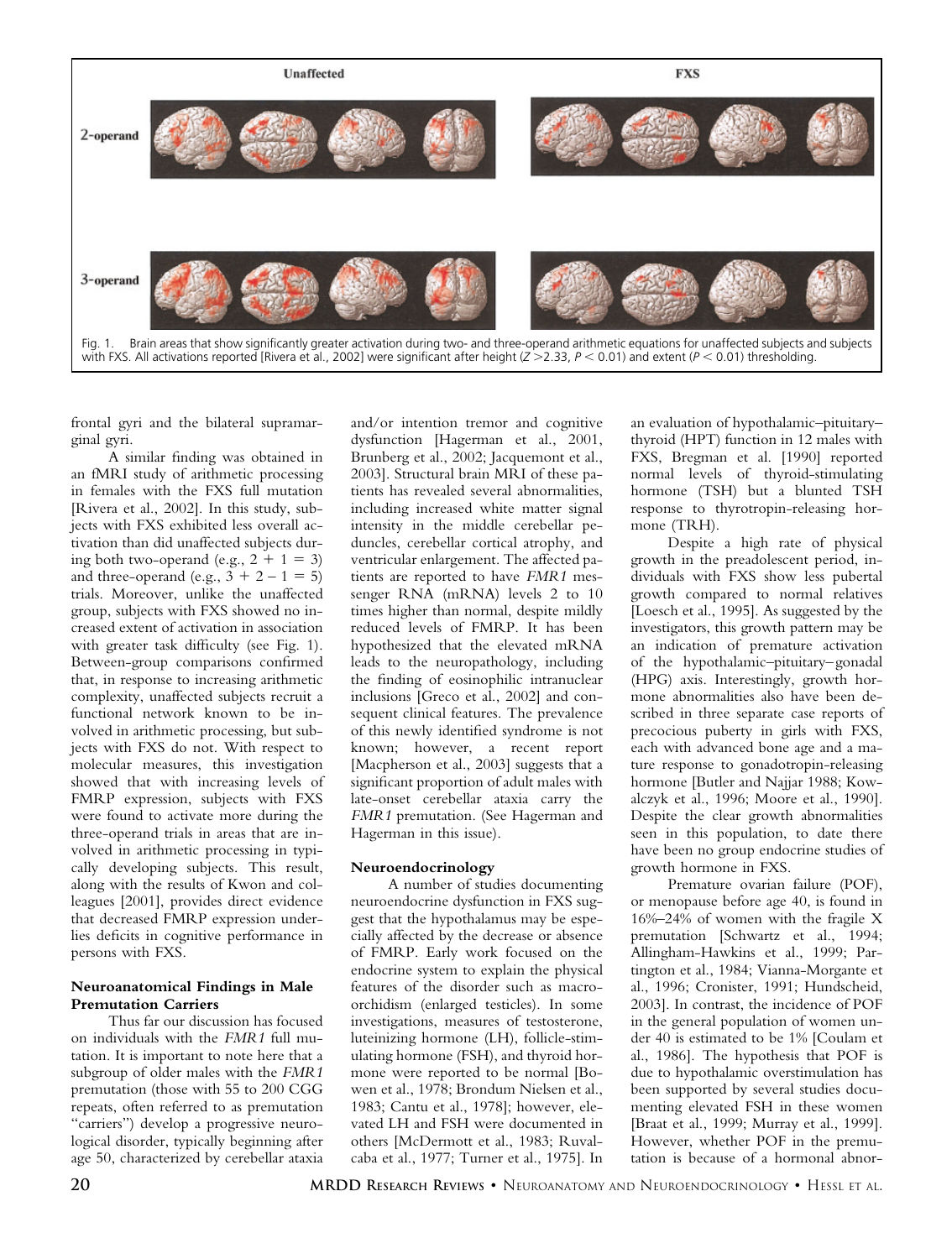mality, a more fundamental ovarian problem, or both is not clear.

Case studies have also supported the potential importance of hypothalamic dysfunction in FXS. For example, Fryns and colleagues [1987] described a subphenotype of FXS characterized by extreme obesity, short stature, stubby hands and feet, and hyperpigmentation similar to the features of Prader–Willi syndrome, another genetic condition associated with hypothalamic dysfunction. Interestingly, this author also described a male patient with an acquired hypothalamic lesion, macroorchidism, and facial features of FXS who was normal with regard to the *FMR1* mutation [Fryns et al., 1986].

Gould and colleagues [Gould et al., 2000] found disturbed sleep patterns and elevated day and night melatonin levels in young males with FXS in comparison to controls. Melatonin, an indoleanine derived from serotonin and regulated by the hypothalamus, is directly involved in regulating circadian rhythm and has soporific properties. It is interesting to note that these authors hypothesized that increased melatonin could be caused by malfunctioning melatonin receptors, where melatonin is overproduced to compensate for diminished receptor activation, perhaps as a consequence of the FMRP deficit. In fact, this reasoning is reminiscent of some of our own research focused on the stress hormone cortisol, also regulated by the hypothalamus. We review this work below.

Given the numerous endocrine findings, neuroanatomical abnormalities in limbic areas, and the now well-described behavioral features of social anxiety and avoidance, we have focused our neuroendocrine research on the HPA axis, the primary biological stress response system in humans. The HPA axis is among the most intensively studied and best-described components of the neuroendocrine system. Regulation of the HPA axis is complex and involves feedback mechanisms occurring at the level of the hypothalamus, pituitary, hippocampus, amygdala, and frontal cortex. The HPA axis reacts to stress by causing the hypothalamus to secrete corticotropin-releasing hormone (CRH), which stimulates the pituitary to secrete ACTH, which then stimulates the adrenal to secrete cortisol. Cortisol is found in plasma but also is reliably measured in saliva. Secretion of ACTH by the pituitary is episodic through the 24-hour cycle, and, similarly to other hormones, basal cortisol secretion by the adrenal gland shows prominent circadian variation character-



Fig. 2. Mean salivary cortisol levels ( $log_{10}$  transformed) of 39 females and 70 males with the fragile X full mutation and their unaffected siblings (58 females and 51 males) on 2 typical nonschool days (collapsed across days) and an evaluation day. On typical days, a significant main effect of diagnosis ( $t = -2.52$ ,  $P = 0.013$ ) and a diagnosis by gender interaction ( $t = -2.76$ ,  $P =$ 0.007) showed that, in comparison to their siblings, children with fragile X, especially males, had higher levels of salivary cortisol. On the evaluation day, a significant sample time by diagnosis interaction ( $t = 3.01$ ,  $P = 0.003$ ) showed that children with fragile X demonstrated increased cortisol reactivity to the experience of the cognitive evaluation and meeting unfamiliar experimenters. Error bars show standard errors.

ized by peak levels in the morning followed by a steady decline to the nadir at night. The HPA response to stress is adaptive in that it prepares the individual for dealing with the source of the stress; however, chronic elevations or disruptions in the typical diurnal rhythm of cortisol can lead to medical problems associated with immune suppression [McEwen et al., 1997] and adverse effects on the brain that interfere with learning and memory [Sapolsky 2000]. Recent evidence has clearly implicated several limbic regions, in particular the amygdala and the hippocampus, as being intimately involved in the regulation of the HPA system [Herman and Cullinan 1997].

A pilot study of salivary cortisol in eight male and seven female children with the fragile X full mutation was conducted [Wisbeck et al., 2000]. In comparison to normative cortisol data taken from a large group of typically developing children, children with FXS had higher levels of cortisol on 2 routine days. On an experimental day during which subjects were engaged in a socially challenging task, males with FXS had cortisol elevations following the task, and they continued to have higher levels at bedtime. In an effort to replicate and extend these results, we conducted a comprehensive, in-home study of 120 families throughout the United States and Canada, including assessment of the

HPA axis via measures of salivary cortisol [Hessl et al., 2002]. The families each had at least one child with the FXS full mutation (proband) and one unaffected biological sibling (sibling comparison). Two experimenters spent a full day with each family in the home, completing neuropsychological testing and behavioral assessment of each child and both parents, interviewing parents about the children and their educational and therapeutic services, observing the physical and social qualities of the home environment, and engaging the children in a structured, socially challenging series of tasks (the interview included insistence on direct eye contact, silent and oral reading, and singing). A blood sample was obtained from each child for FXS DNA testing and to measure expression of the *FMR1* protein in lymphocytes. To measure cortisol, four samples of saliva were collected on each of 2sss weekend days (estimate of basal diurnal rhythm of cortisol) and six samples were collected during the home visit (to measure cortisol response to social and cognitive challenge). Cortisol concentration was determined by radioimmunoassay.

The results of the study documented that males with FXS had elevated basal cortisol during the day and before bedtime, and they had a greater cortisol response to the diverse challenges of the home visit (meeting the examiners, un-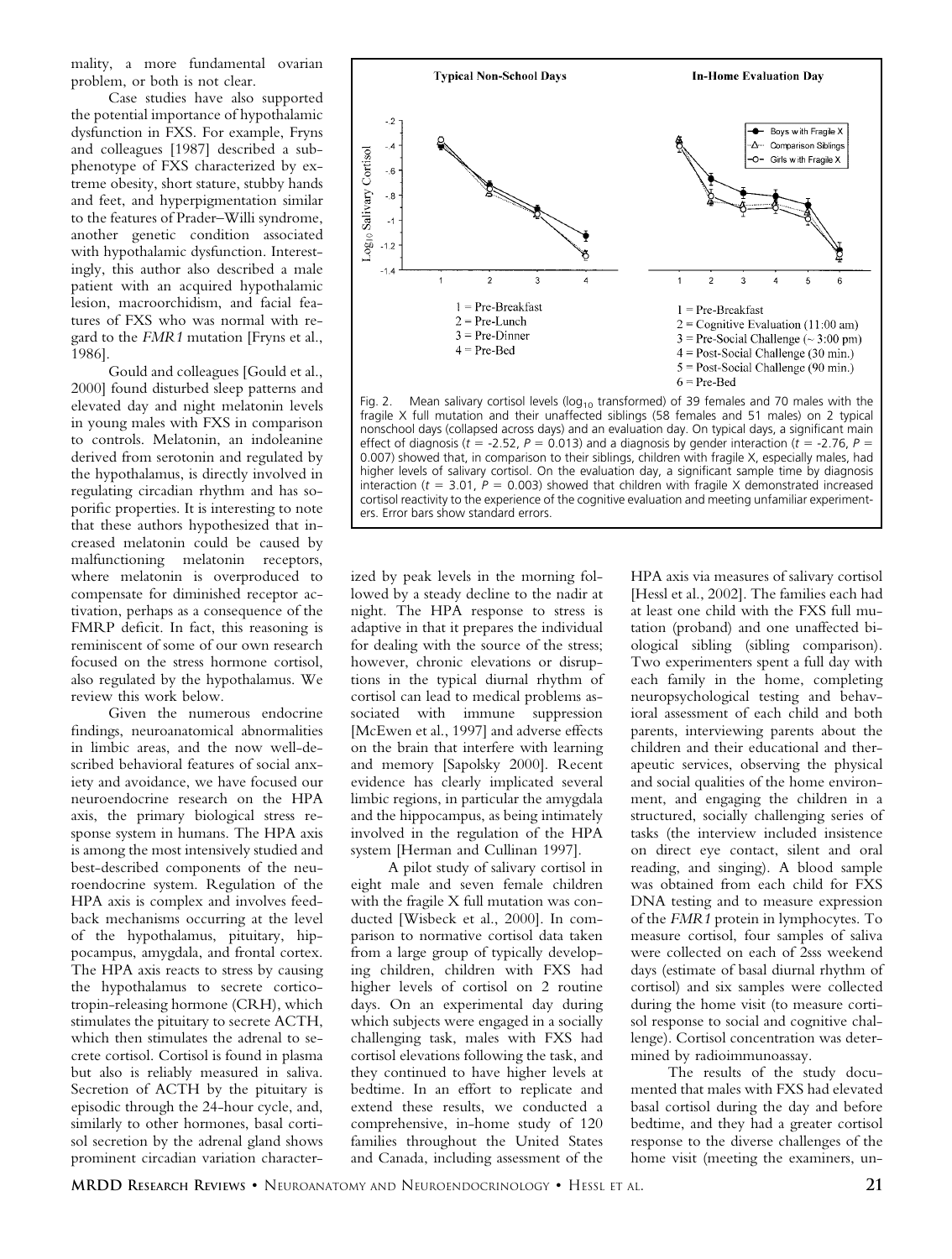

dergoing neuropsychological testing, and engaging in tasks designed to elicit social anxiety) in comparison to their unaffected biological siblings (Fig. 2). Despite clear manifestation of social anxiety in females with the full mutation, the girls in this study, as a group, did not demonstrate increases in cortisol relative to comparison siblings. However, in both boys *and* girls with FXS, salivary cortisol (a composite score representing overall cortisol level across samples taken during the home visit) was positively associated with severity of behavior problems (Fig. 3), predominantly withdrawn behavior, social problems, and attention problems. In contrast, no association was found between cortisol and behavior in the unaffected siblings. The association in FXS was present after accounting for several other factors shown to predict behavior in these children, including child IQ, FMRP, parental psychopathology, and the quality of the home environment. Thus, there does seem to be a unique association between HPA function and behavior in children with FXS. A critical question is whether elevation in HPA activity is the result of the *experience* of increased stress or whether cortisol elevation actually contributes to or causes anxiety and associated maladaptive behaviors in individuals with FXS. We are currently examining the relation between

cortisol response during social challenge and several specific behaviors of interest during this task (i.e., quality of gaze, task avoidance, level of discomfort) that may help clarify this question. Future longitudinal studies in which cortisol and behavioral patterns can be tracked over time, as well as studies focused on other levels of the HPA axis, also will help to confirm the direction of these effects. Nevertheless, our work has provided additional evidence of hypothalamic dysregulation in FXS.

One of the most telling results of the study was a highly significant familial pattern in cortisol response. That is, although the children with FXS tended to have higher cortisol levels and were more cortisol-reactive than their unaffected brothers and sisters, the "family" effect indicated that the matched siblings had very similar cortisol profiles. This finding is quite consistent with studies of inheritance and genetics of HPA function, but it may also reflect social, emotional, and physical environmental factors that are shared in each proband–sibling pair. Thus, as previous studies of cognition, behavior, and physical features have emphasized, accounting for background familial and genetic variance is especially important in future studies of individuals with FXS. Prospective, longitudinal studies of individuals affected by FXS will be critical in unraveling the complex interaction among factors related to genetic influences (fragile X mutation characteristics), brain function, learning and behavior, the environment, and HPA function. Two such studies have recently commenced at Stanford, one involving follow-up of the families described above and the other following very young children with FXS throughout the preschool age range.

Because the HPA axis is the primary stress response system, it may mediate causal connections between molecular alterations and stress-related behavior in FXS. Glucocorticoid hormones regulate neuron birth, death, and dendritic arborization, which may explain brain morphological alterations found in several neuropsychiatric disorders associated with stress [Sapolsky, 2000]. Studies of both animals and humans show that abnormal corticosteroid levels can affect hippocampal morphology and volume [Bremner et al., 1995; McEwen et al., 1992]. Glucocorticoid receptors are found in many regions of the brain involved in the regulation of emotion, attention, and memory, including the hippocampus and amygdala [McEwen et al., 1986]. These brain regions are known to mediate emotional appraisal of social stimuli, memory, and learning, all of which are significantly impacted by FXS. Furthermore, as cited above, alterations in the structure or function of several brain regions, including the hippocampus, amygdala, thalamus, and frontal cortex, have been implicated in the pathogenesis of the FXS neurobehavioral phenotype. Thus, although decreased FMRP contributes to neuronal dysmorphology [Weiler and Greenough, 1999] and diminished synaptic transmission [Irwin et al., 2000b], we have hypothesized that there may be secondary HPA axis effects in brain regions that have an abundance of glucocorticoid receptors, including mesial temporal and frontal regions. We are currently testing this hypothesis with studies examining the relation between cortisol and brain structure and function in individuals with FXS.

The hypothesis that the HPA axis mediates causal connections between molecular alterations and stress-related behavior in FXS has recently gained empirical support by studies examining the molecular targets of FMRP in the brains of *FMR1* knockout mice and in human lymphocytes. For example, Miyashiro and colleagues [Miyashiro et al., 2003] recently showed that FMRP directly interacts with a number of other gene mR-NAs, including the mRNA of the glucocorticoid receptor. In addition, these authors showed that decreased concentration of glucocorticoid receptors are found in the hippocampal dendrites of *FMR1* knockout as compared to wildtype mice. These studies suggest that the FMRP deficit alters GR mRNA and perhaps alters the balance of GR receptors and subsequent HPA activity. Additional support for HPA axis disruption in FXS comes from Sun and colleagues [2001], who discovered abnormal expression of a glucocorticoid-modulating protein, Annexin-1, in blood lymphocytes in a group of adult males with FXS in comparison to those with other developmental disabilities and typical controls.

If the HPA axis plays a causal or mediating role in development of the fragile X behavioral phenotype, pharmacological or environmental interventions designed to normalize HPA function might help to reduce stress-related behavior and improve mood and emotion regulation in affected individuals. For example, the glucocorticoid receptor agonist mifepristone, also known as RU486, rapidly reduces psychosis and depression in adults with psychotic major depression [Belanoff et al., 2002], a group known to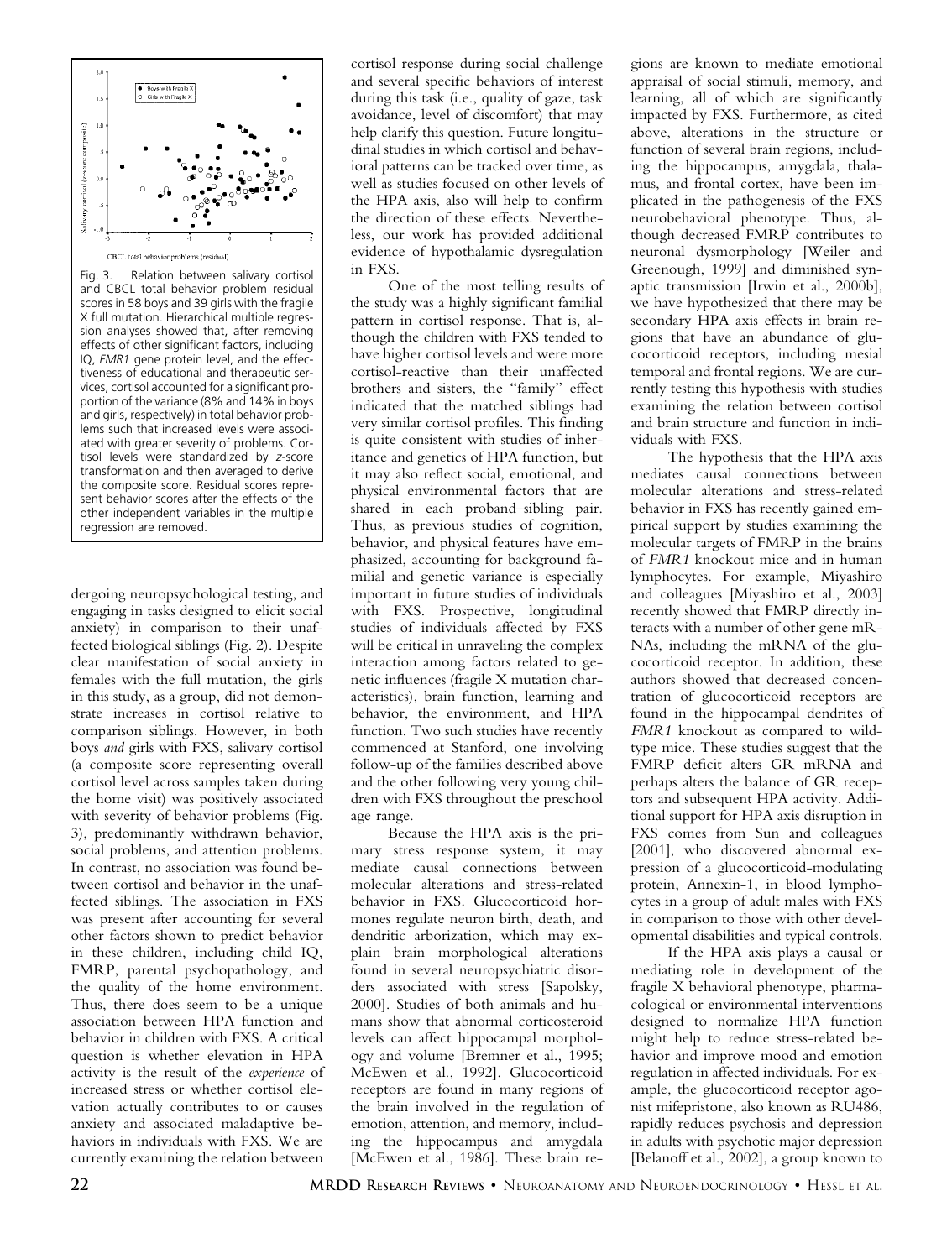have significant HPA abnormality. In addition, alterations in the home and educational environment, such as increased structure and predictability and reduced sensory stimuli and social demands, may normalize HPA responses to stress and reduce anxiety in affected individuals.

#### **Neuroanatomy,**

## **Neuroendocrinology, and Genetics in Context**

Fragile X syndrome offers a unique opportunity to study complex relations among genetic, neurobiological, and environmental systems leading to cognitive and emotional dysfunction. Since the discovery of the *FMR1* gene a little over a decade ago, there have been important breakthroughs in understanding the molecular genetics and neurobiology of FXS, many of which are reviewed in this volume. But we know that the life experience of each person with FXS is determined by more than his or her *FMR1* gene, neuroanatomy, or other biological factors. To exemplify this point, we have shown that, after accounting for *FMR1* protein expression and other background factors, the quality of the home environment (i.e., parent responsivity, availability of learning materials, cultural, recreational, or artistic enrichment, family companionship, and the quality of the physical environment) is independently associated with cognitive ability [Dyer-Friedman et al., 2002], adaptive skills [Glaser et al., 2003], and autistic behavior [Hessl et al., 2001] in children with FXS. Thus, the degree to which individuals with FXS are susceptible to both neurobiological *and* environmental factors is critical in charting the course of effective treatment studies.

#### **REFERENCES**

- Abrams MT, Reiss AL. 1995. The neurobiology of fragile X syndrome. Ment Retard Dev Disab Res Rev 1:269 –275.
- Allingham-Hawkins DJ, Babul-Hirji R, Chitayat D, et al. 1999. Fragile X premutation is a significant risk factor for premature ovarian failure: The international collaborative POF in fragile X study- preliminary data. Am J Med Genet 83:322–325.
- Barnea-Goraly N, Eliez S, Hedeus M, et al. 2003. White matter tract alterations in fragile X syndrome: Preliminary evidence from diffusion tensory imaging. Am J Med Genet 118B: 81–88.
- Belanoff JK, Rothschild AJ, Cassidy F, et al. 2002. An open label trial of C-1073 (mifepristone) for psychotic major depression. Biol Psychiatry 52:386 –392.
- Bowen P, Biederman B, Swallow KA. 1978. The X-linked syndrome of macroorchidism and mental retardation: further observations. Am J Med Genet 2:409 –414.
- Braat DDM, Smits APT, Tomas CMG. 1999. Menstrual disorders and endocrine profiles in

fragile X carriers prior to 40 years of age: a pilot study. Am J Med Genet 83:327–328.

- Bregman JD, Leckman JF, Ort SI. 1990. Thyroid function in fragile-X syndrome males. Yale J Biol Med 63:293–299.
- Bremner JD, Randall P, Scott TM, et al. 1995. MRI-based measurement of hippocampal volume in patients with combat-related posttraumatic stress disorder. Am J Psychiatry 152: 973–981.
- Brondum Nielsen K, Tommerup N, Friis B, et al. 1983. Folic acid metabolism in a patient with fragile X. Clin Genet 24:153–155.
- Brunberg JA, Jacquemont S, Hagerman RJ, et al. 2002. Fragile X premutation carriers: Characteristic MR imaging findings of adult male patients with progressive cerebellar and cognitive dysfunction. Am J Neuroradiol 23:1757–1766.
- Butler MG, Najjar JL. 1988. Do some patients with fragile X syndrome have precocious puberty? Am J Med Genet 31:779 –781.
- Cantu JM, Scaglia HE, Gonzalez-Diddi M, et al. 1978. Inherited congenital normofunctional testicular hyperplasia and mental deficiency. A corroborative study. Hum Genet 41:331– 339.
- Coulam, CB, Adamson SC, Annegers JF. 1986. Incidence of premature ovarian failure. Obstet Gynecol 67:604 –606.
- Cronister A, Schreiner R, Wittenberger M, et al. 1991. Heterozygous fragile X female: Historical, physical, cognitive, and cytogenetic features. Am J Med Genet 38:269 –274.
- Devys D, Lutz Y, Rouyer N, et al. 1993. The FMR-1 protein is cytoplasmic, most abundant in neurons and appears normal in carriers of a fragile X premutation. Nat Genet 4:335– 340.
- Dunn AJ, Berridge CW. 1990. Physiological and behavioral responses to corticotropin-releasing factor administration: Is CRF a mediator of anxiety or stress responses? Brain Res Brain Res Rev 15:71–100.
- Dyer-Friedman J, Glaser B, Hessl D, et al. 2002. Genetic and environmental influences on the cognitive outcomes of children with fragile X syndrome. J Am Acad Child Adolesc Psychiat 41:237–244.
- Eliez S, Blasey CM, Freund LS, et al. 2001. Brain anatomy, gender and IQ in children and adolescents with fragile X syndrome. Brain 124: 1610 –1618.
- Freund LS, Reiss AL. 1991. Cognitive profiles associated with the fra(X) syndrome in males and females. Am J Med Genet 38:542–547.
- Fryns JP, Dereymaeker AM, Hoefnagels M, et al. 1986. Partial fra(X) phenotype with megalotestes in fra(X) negative patients with acquired lesions of the central nervous system (CNS). Am J Med Genet 23:213–219.
- Fryns JP, Haspeslagh M, Dereymaeker AM, et al. 1987. A peculiar subphenotype in the  $fra(X)$ syndrome: Extreme obesity-short staturestubby hands and feet-diffuse hyperpigmentation. Further evidence of disturbed hypothalamic function in the fra(X) syndrome? Clin Genet 32:388 –392.
- Glaser B, Hessl D, Dyer-Friedman J, et al. 2003. Biological and environmental contributions to adaptive behavior in fragile X syndrome. Am J Med Genet 117A:21–29.
- Gould EL, Loesch DZ, Martin MJ, et al. 2000. Melatonin profiles and sleep characteristics in boys with fragile X syndrome: A preliminary study. Am J Med Genet 95:307–315.
- Hagerman RJ, Leehey M, Heinrichs W, et al. 2001. Intention tremor, parkinsonism, and general-

ized brain atrophy in male carriers of fragile X. Neurology 57:127–130.

- Hayakawa Y, Nakajima T, Takagi M, et al. 2002. Human cerebellar activation in relation to saccadic eye movements: A functional magnetic resonance imaging study. Ophthalmologica 216:399-405.
- Herman JP, Cullinan WE. 1997. Neurocircuitry of stress: Central control of the hypothalamo– pituitary–adrenocortical axis. Trends Neurosci 20:78 –84.
- Hessl D, Dyer-Friedman J, Glaser B, et al. 2001. The influence of environmental and genetic factors on behavior problems and autistic symptoms in boys and girls with fragile X syndrome. Pediatrics 108:E88.
- Hessl D, Glaser B, Dyer-Friedman J, et al. 2002. Cortisol and behavior in fragile X syndrome. Psychoneuroendocrinology 27:855–872.
- Hinton VJ, Brown WT, Wisniewski K, et al. 1991. Analysis of neocortex in three males with the fragile X syndrome. Am J Med Genet 41: 289 –294.
- Huang CM, Burkard R. 1986. Frequency sensitivities of auditory neurons in the cerebellum of the cat. Brain Res 371:101–108.
- Hundscheid RD, Smits AP, Thomas CM, et al. 2003. Female carriers of fragile X premutations have no increased risk for additional diseases other than premature ovarian failure. Am J Med Genet:117A, 6 –9.
- Irwin SA, Galvez R, Greenough WT. 2000a. Dendritic spine structural anomalies in fragile-X mental retardation syndrome. Cereb Cortex 10:1038 –1044.
- Irwin SA, Swain RA, Christmon CA, et al. 2000b. Evidence for altered Fragile-X mental retardation protein expression in response to behavioral stimulation. Neurobiol Learn Mem 73:87–93.
- Jacquemont S, Hagerman RJ, Leehey M, et al. 2003. Fragile X premutation tremor/ataxia syndrome: Molecular, clinical, and neuroimaging correlates. Am J Hum Genet 72:869 – 878.
- Jäkälä P, Hanninen T, Ryynanen M, et al. 1997. Fragile-X: Neuropsychological test performance, CGG triplet repeat lengths, and hippocampal volumes. J Clin Invest 100:331– 338.
- Kates WR, Abrams MT, Kaufmann WE, et al. 1997. Reliability and validity of MRI measurement of the amygdala and hippocampus in children with fragile X syndrome. Psychiatry Res 75:31–48.
- Kowalczyk CL, Schroeder E, Pratt V, et al. 1996. An association between precocious puberty and fragile X syndrome? Disabil Rehabil Adolesc Gynecol 9:199 –202.
- Kwon H, Menon V, Eliez S, et al. 2001. Functional neuroanatomy of visuospatial working memory in fragile X syndrome: Relation to behavioral and molecular measures. American Journal of Psychiatry 158:1040-1051.
- Loesch DZ, Huggins RM, Hoang NH. 1995. Growth in stature in fragile X families: A mixed longitudinal study. Am J Med Genet 58:249 –256.
- Macpherson J, Waghorn A, Hammans S, et al. 2003. Observation of an excess of fragile-X premutations in a population of males referred with spinocerebellar ataxia. Hum Genet 112:  $619 - 620.$
- Mazzocco MM, Freund L, Baumgardner TL, et al. 1995. The neurobehavioral and neuroanatomical effects of the *FMR1* full mutation: Monozygotic tiwns discordant for fragile X syndrome. Neuropsychology 9:470-480.